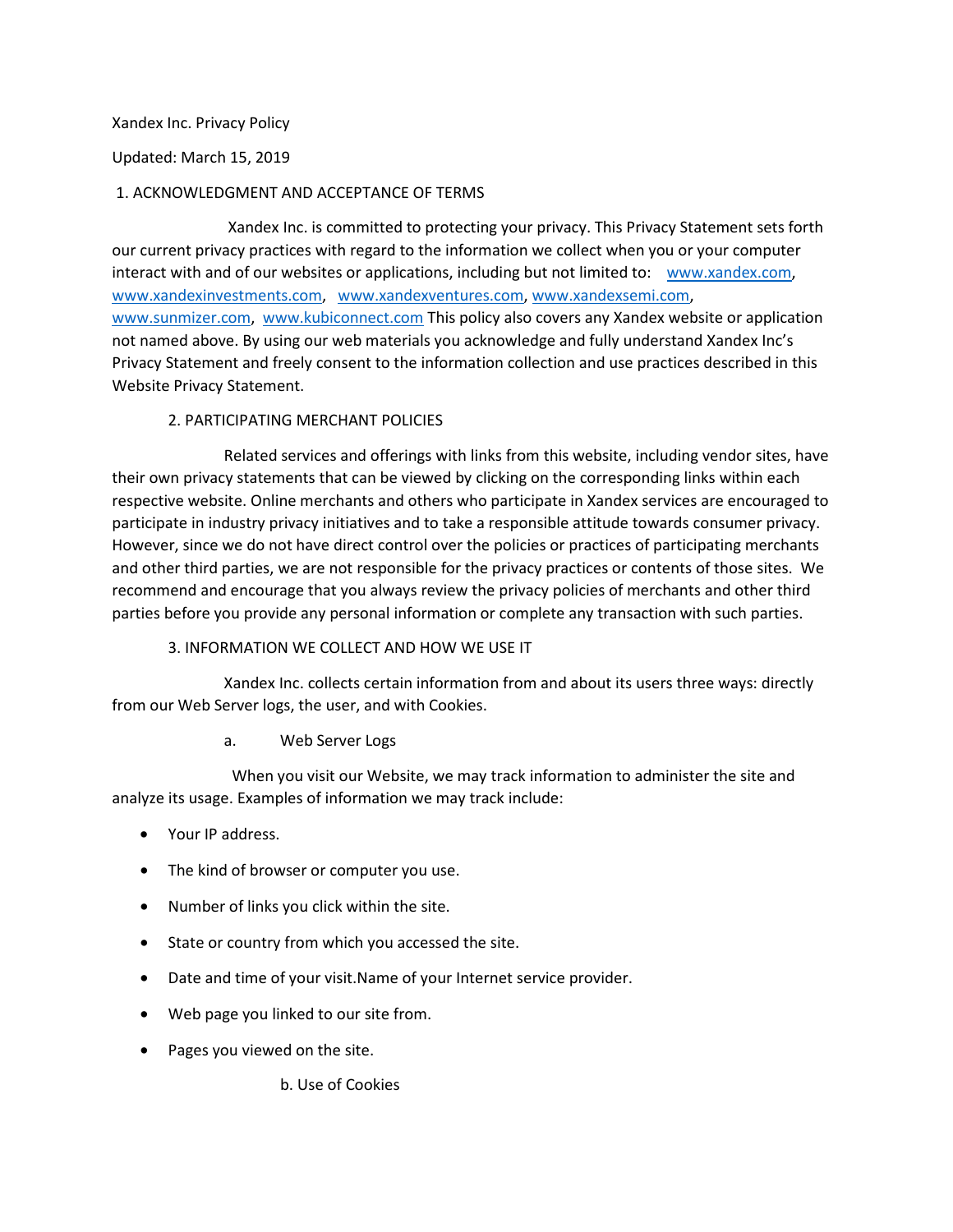Xandex Inc. may use cookies to personalize or enhance your user experience. A cookie is a small text file that is placed on your hard disk by a Web page server. Cookies cannot be used to run programs or deliver viruses to your computer. Cookies are uniquely assigned to you, and can only be read by a Web Server in the domain that issued the cookie to you.

One of the primary purposes of cookies is to provide a convenience feature to save you time. For example, if you personalize a web page, or navigate within a site, a cookie helps the site to recall your specific information on subsequent visits. Hence, this simplifies the process of delivering relevant content and eases site navigation by providing and saving your preferences and login information as well as providing personalized functionality.

Xandex Inc. reserves the right to share aggregated site statistics with partner companies but does not allow other companies to place cookies on our website unless there is a temporary, overriding customer value.

You have the ability to accept or decline cookies. Most Web browsers automatically accept cookies, but you can usually modify your browser setting to decline cookies. If you reject cookies by changing your browser settings then be aware that this may disable some of the functionality on our Website.

# c. Personal Information Users

Visitors to our website can register to purchase or request services. When you register, we will request some personal information such as name, address, email, telephone number or facsimile number, account number and other relevant information. If you are purchasing a service, we will request financial information. Any financial information we collect is used only to bill you for the services you purchased. If you purchase by credit card, this information may be forwarded to your credit card provider. For other types of registrations, we will ask for the relevant information. You may also be asked to disclose personal information to us so that we can provide assistance and information to you. For example, such data may be warranted in order to provide online technical support and troubleshooting.

We will not disclose personally identifiable information we collect from you to third parties without your permission except to the extent necessary including:

- To fulfill your service requests for services.
- To protect ourselves from liability,
- To respond to legal process or comply with law, or
- In connection with a merger, acquisition, or liquidation of the company.

4. USE OF WEB BEACONS OR GIF FILES